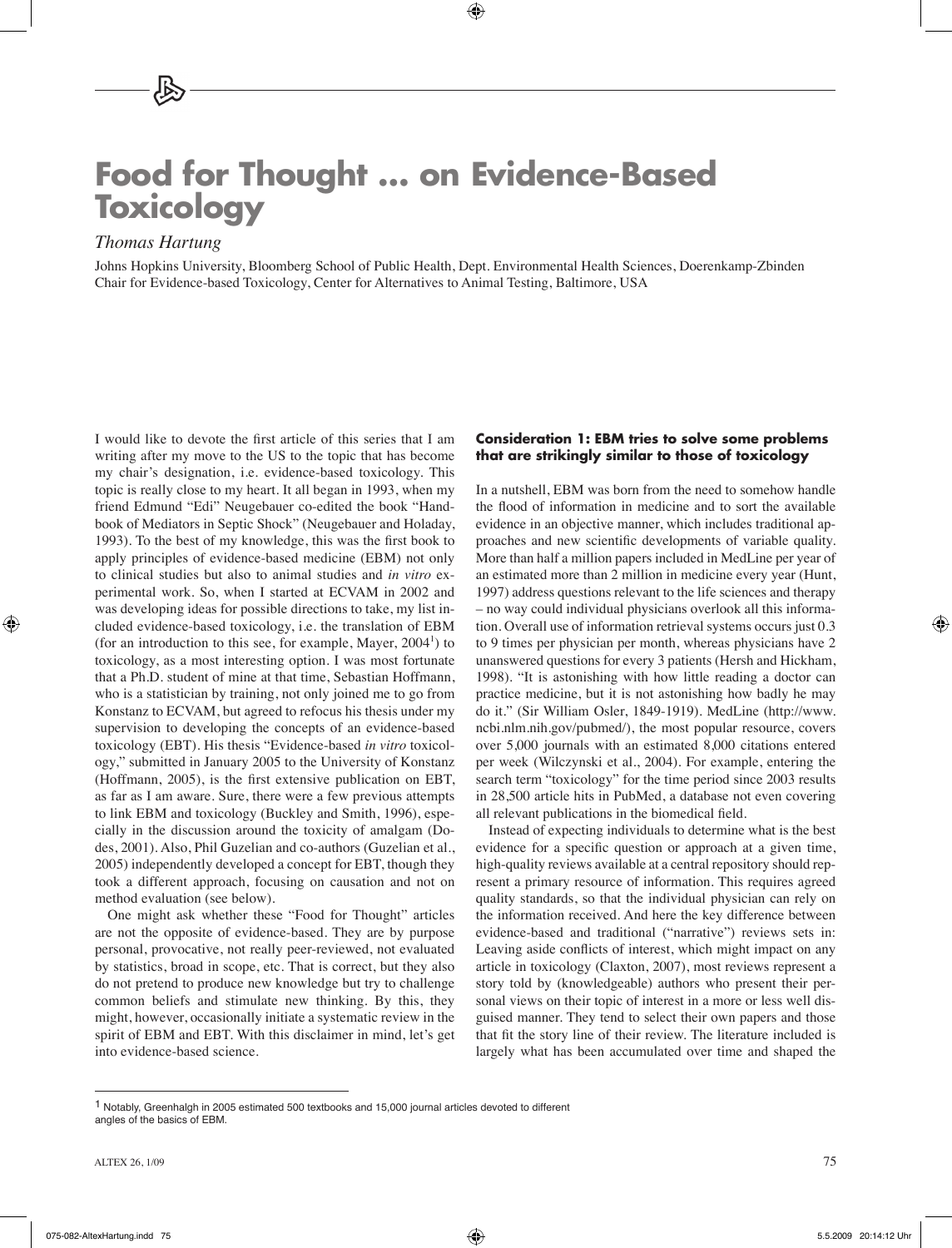opinion of the author(s). This is sometimes distinguished from EBM as "expert-based" or "eminence-based," to make clear that individual experts are speaking here. The systematic review, which is the first main tool of EBM, proceeds differently: The sources (typically MedLine and other literature databases) and a search strategy, (which decides which papers shall be considered and which not), are defined upfront. Before collecting the actual articles, the procedure for information analysis is defined. Ideally, these search and analysis strategies are peer-reviewed to safeguard objective and efficient processes. The analysis of the collected evidence requires weighing the quality (the second main tool of EBM) of individual pieces of evidence and summarising these as objectively as possible. The latter often involves the third major tool of EBM: meta-analysis. Meta-analysis describes statistical approaches to combine results from different studies. These studies will differ in key parameters. By either factor analysis or stratification of all data by one parameter after the other, the influential parameters can be identified. Then, where possible, an overall quantitative answer to the well-defined research question is deduced.

Obviously, toxicology has a similar problem of information flooding and coexistence of traditional and modern methodologies, as well as various biases (Wandall et al., 2007). It is most difficult to find and summarise the relevant information for any given major question. This has been nicely illustrated by Christina Rudén (Rudén 2001a; 2001b): She showed the divergence in judgment and limitations of analysis for 29 cancer risk assessments carried out for trichloroethylene – 4 assessments concluded that the substance is carcinogenic, 6 said it is not, and 19 were equivocal. The main reason for this divergence was a selection bias in the materials considered, i.e. an average reference coverage of only 18%, an average citation coverage of most relevant studies of 80%, as well as an interpretation difference of most relevant studies in 27%, and the lack of study/ data quality assessment not documented in 65% of the assessments.

The similarities between the problems of toxicology and clinical medicine, and especially the similarities between making a diagnosis in medicine and deciding on whether a substance is hazardous (Hoffmann and Hartung, 2005), prompted us to think about whether EBM tools could be suitable for toxicology. The term EBT was coined, which led to some misunderstandings, such as, "We have always used evidence!", Sure – as have physicians when treating their patients, but this evidence was to a large extent the result of subjective collection and interpretation. Often, the standardisation and formalisation of processes and committees disguises the nature of our decision-making. Some people correctly speak of the "art of toxicology" (though it is more a craft) – this much better reflects the intuitive and individual components. Certainly, it is an applied science, in which compromise and pragmatic decisions are necessary, but we should be clear on where we have to take such shortcuts. otherwise we will soon forget the limitations of our decisions and make them gold standards, textbook knowledge, and the unquestioned basis for further decisions (read-across, QSAR, new use and exposure scenarios, reference for validation, etc.). Many of the now highly respected test guidelines for methods

or classifications and labelling of substances are based on GOB-SAT ("good old boys sat around a table").

A major step toward the formation of an EBT movement was the first International Forum toward an Evidence-based Toxicology in 2007 (www.ebtox.org). Unfortunately, the Forum only formulated a declaration (Box 1) and ten defining characteristics (Box 2) of EBT, but not a consensus definition. An interesting starting point for this might be the following translation of the definition of EBM given by Greenhalgh (2006):

"Evidence-based toxicology is the use of mathematical estimates of the harm of agents, derived from high-quality research

#### **Box 1 The Declaration of Como**

We, the undersigned participants of the First International Forum Towards EBT, commit to the further development, refinement and application of Evidence Based Toxicology (EBT) as described in the Defining Characteristics agreed during the Forum.

We invite the scientific community and other stakeholders to join with us in this effort.

Como, October 2007



- promotes the consistent use of transparent and systematic processes to reach robust conclusions and sound judgments
- addresses societal values and expectations and is socially responsible
- displays a willingness to check the assumptions upon which current toxicological practice is based to facilitate continuous improvement
- recognises the need to provide for the effective training and development of professional toxicologists
- acknowledges a requirement for new and improved tools for critical evaluation and quantitative integration of scientific evidence
- embraces all aspects of toxicological practice, and all types of evidence of which use is made in hazard identification, risk assessment and retrospective analyses of causation
- ensures the generation and use of best scientific evidence
- includes all branches of toxicological science: human health assessment, environmental and ecotoxicology and clinical toxicology
- acknowledges and builds upon the achievements and contributions of Evidence Based Medicine/Evidence Based Health Care
- fosters the integration of expert judgment with best possible external evidence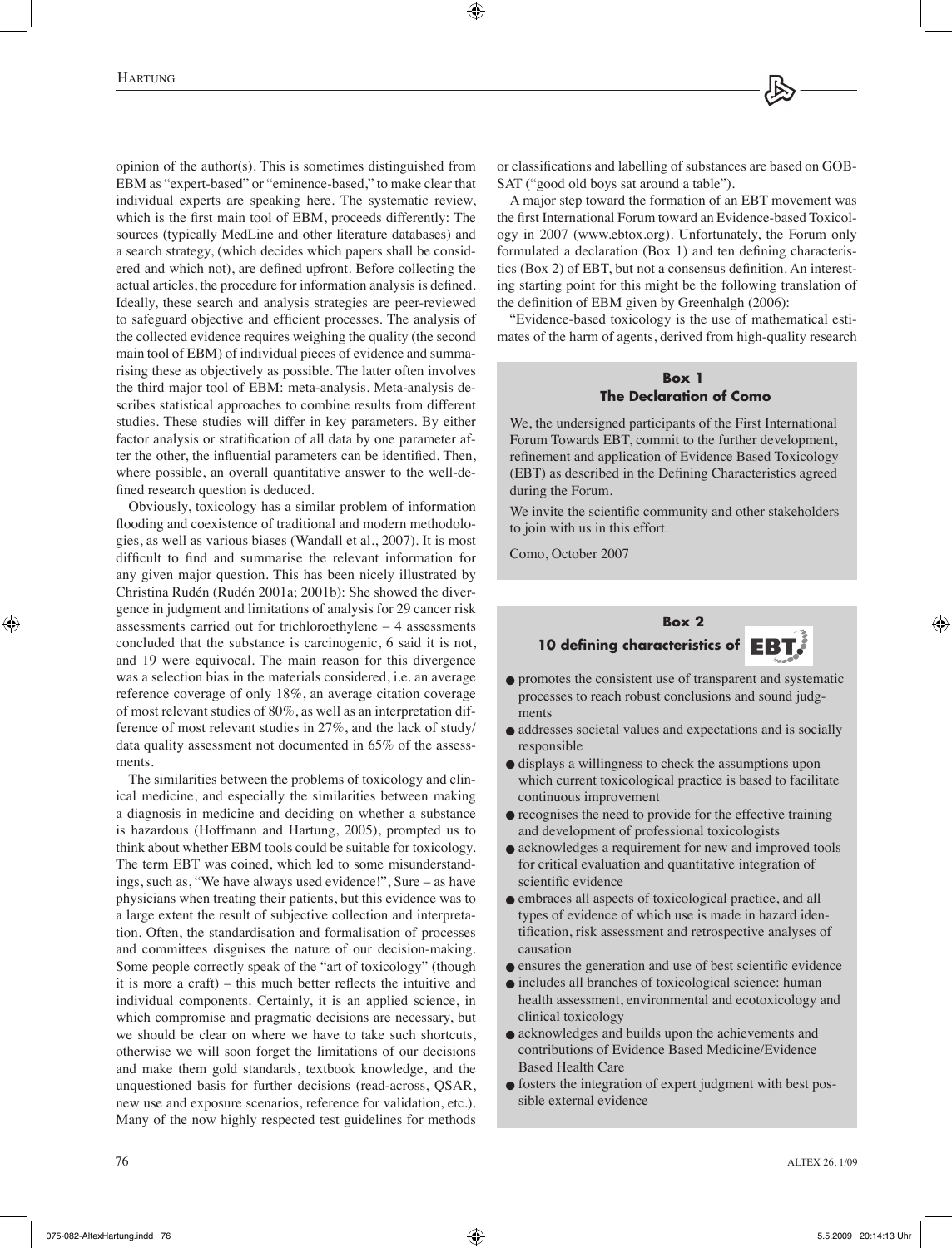on methods and groups of substances, to inform decision making on the regulation and use of substances and the treatment of exposed patients."

#### **Consideration 2: There are four very different areas of application of EBT: method evaluation, quantitative combination of different studies on a given substance, causation of a health effect, and clinical toxicology adopting EBM**

In fact, some miscommunication occurred at the first EBT forum, because different people had different ideas about what EBT should be about. These four (Fig. 1) have crystallised so far:

- 1) Similar to the evaluation of therapeutic options or even closer diagnostic means (see our article on the similarity of clinical diagnostics and toxicology (Hoffmann and Hartung, 2005)), different tools of toxicology need to be evaluated to identify their usefulness, their limitations, and to compare options. This is somewhat in the realm of validation and was thus our starting point into EBT, but would in contrast to validation typically not mean setting up studies but analysing existing information.
- 2) The need to combine, possibly quantitatively, information from various sources is a typical problem for regulators. Often one study is identified as the lead study and the others are used as additional information. Many perceive this as unsatisfying, but objective approaches to combine study results are lacking. Meta-analysis as used in the clinical field is most promising here. Ellen Silbergeld's structured reviews are forerunners for this approach (Navas-Acien et al., 2006; 2007).
- 3) Causation was the starting point for Phil Guzelian and colleagues for suggesting an EBT approach (Guzelian et al., 2005). This addresses the question whether we can trace a certain health effect, back to a toxicant, such as lung cancer to smoking. What are the quality criteria and logical steps for such a proof? This is closely linked to legal arguments (Rodricks, 2006).
- 4) A field that is embarking into EBM quite independently is clinical toxicology, where guidance for the treatment of intoxicated patients, etc., has to be found. There are already some guidance documents, which claim to be EBM-based (Dargan et al., 2002; Wallace et al., 2002). For the purpose of this article, I will not focus on these developments of clinical EBT, but possible synergies and overlaps should be considered for further activities.

Most probably, EBT can well live with all these different spins, but certainly resources are limited and priorities need to be set. It is noteworthy that some collaborators not only want to focus on one aspect but sometimes heavily oppose the others. My key desire to evaluate current test methods (especially animal test methods) in the most objective way to open up the field for new approaches (see below) (Hartung, 2008b; Hartung, 2009b) is not shared by all, since it means challenging current practices and thus the results of former risk assessments. Others challenge the aspect of causation, since this might make it more



**Fig. 1: Building the "temple" of Evidence-based Toxicology**

difficult to ban certain substances if we raise standards of how to prove causation – just the opposite of a precautionary approach. The controversy between Christina Rudén (Rudén and Hansson, 2008) and Phil Guzelian centres on this suspicion. It would indeed be detrimental if, for example, the health effects of tobacco smoke were challenged by sophisticated intellectual arguments on available evidence. Noteworthy, already in the first paper (Guzelian et al., 2005) proposing EBT, while suggesting to raise the standards of evidence provided, the authors did argue that this would not affect the judgment on smoking. However, we will need to find the right balance between scientific proof of causation and the need to take protective measures also in the absence of final evidence. Anyway, it would be good to be clear about where we have evidence and where we act in a precautionary manner – otherwise we risk closing the books too soon. If everybody had taken for granted that stomach ulcers are caused by stress and too much acid, *Helicobacter pylori* might never have been identified as a cause.

The idea that EBT might be employed to hinder public health measures is somewhat frightening. It reminds us of health care providers who argued that certain therapies were not EBM-based to refuse their reimbursement. We need to be clear about the golden rule: Absence of evidence is no evidence of absence. There will always be many more things that are true than we can prove (as even proven mathematically by Gödel in his incompleteness theorems, 1931). In a growing scientific field the availability of adequate reviews will always lag behind the generation of new knowledge. And especially those questions not yet addressed are not "non evidencebased" but "not yet evaluated." And those questions for which insufficient evidence exists to draw a conclusion will have to live with exactly this statement or a preliminary judgment based on expert consensus. This is, by the way, another common misunderstanding: EBM does not exclude consensus – on the contrary, consensus processes are the fourth major tool of EBM – but this needs to be attained by sufficiently transpar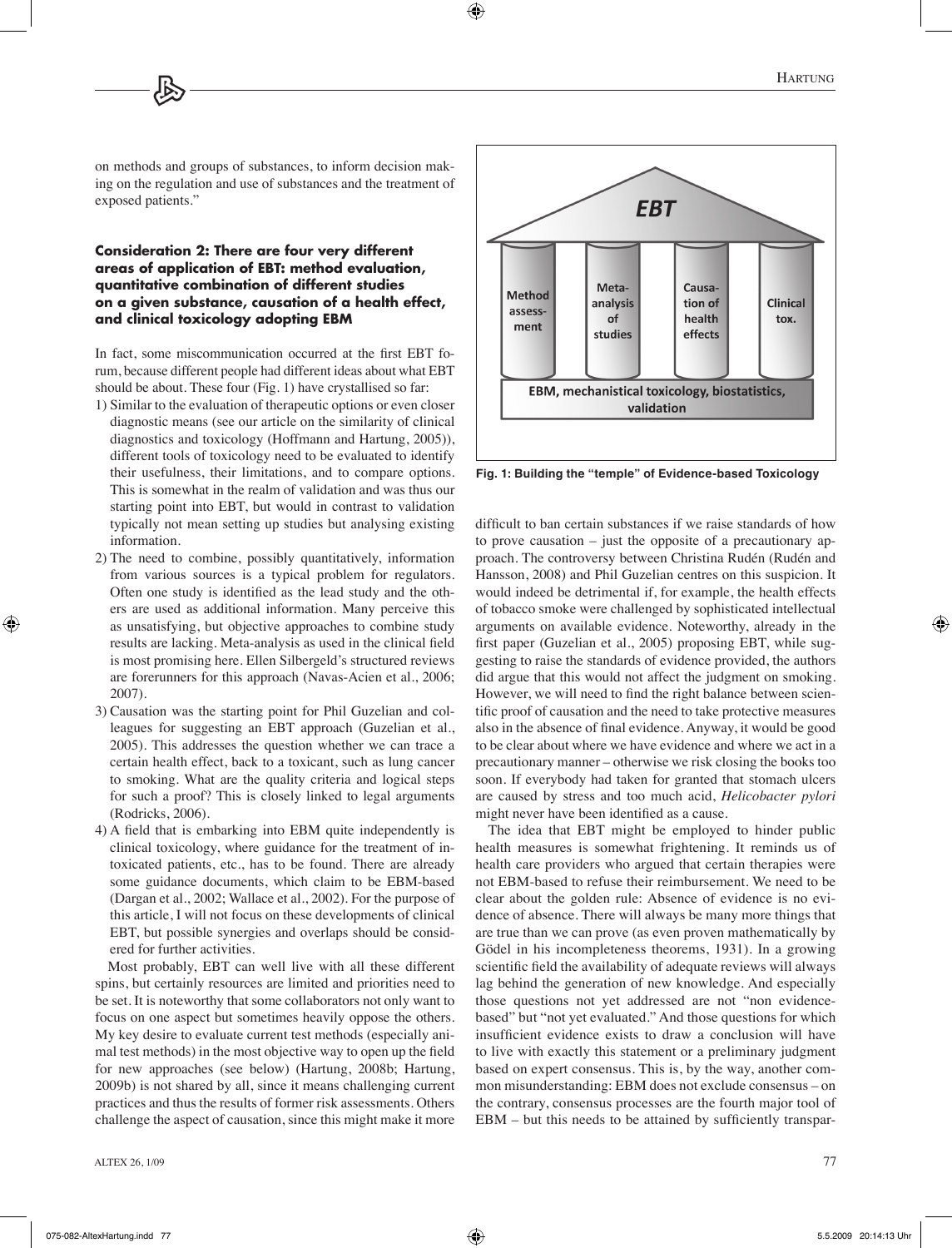ent, documented, and objective processes. There is a wealth of literature on these methodologies, such as the Delphi process and the nominal group technique (Fink et al., 1984; Williams and Webb, 1994; Jones and Hunter, 1995).

#### **Consideration 3: We often confuse weight-ofevidence with evidence-based**

The term "weight-of-evidence" is commonly used to describe a process of making a decision based on different pieces of information, each not definitive or even contradictive. In the absence of clear procedures, this is a highly subjective process. In many aspects, this is just the contrary of an evidence-based approach. The term comes from the legal field, where it means the measure of credible proof on one side of a dispute as compared with the credible proof on the other, particularly the probative evidence considered by a judge or jury during a trial (Farlex legal dictionary). The weight of evidence is based on the believability or persuasiveness of evidence. Believability is certainly not an EBM criterion. Certainly this confusion is another problem of adopting terms in common use as scientific terminology – there was some beauty in deriving scientific terms from ancient Greek and Latin: They would, if at all, only after years become commonly used and thereby confused, more broadly interpreted, etc.

Noteworthy, there is also a well-defined approach to weightof-evidence in the field of Bayesian statistics (Good, 1985), which offers enormous opportunities, but this is not the way the term and the process are used in toxicology.

#### **Consideration 4: The basic toolbox – we need a scoring tool, meta-analysis and an internet portal**

When confronted with information retrieved from literature, etc., we always have the problem of how to assess its quality and relevance for the question to be addressed. While relevance can normally be judged, quality of the evidence is much more difficult to assess. However, exactly this is required in order to

systematically exclude studies of low quality or weigh the different pieces of evidence when combining them.

In EBM, low reliability would, for example, be attributed to case reports, while randomised, controlled multi-centre trials would represent the highest quality achievable. An equivalent might be single experiments reported compared to formal validation studies. Although detailed scoring might be desirable (such as 100 points for the blinded, controlled multi-laboratory study down to 1 point for information of the type "my grandma always said this is dangerous"), this is most difficult to achieve and probably also unnecessary. EBM works very well with a system based on few classes, i.e. 5 levels of evidence with 3 subclasses for level 1 and 2 as well as 2 subclasses for level 3 (http://www.cebm.net/index.aspx?o=1025). Actually, a similar system, known as the Klimisch scores, exists in toxicology, (Klimisch et al., 1997). However, the criteria to assign these scores are ill-defined. As a central contribution to EBT we have therefore started a project to develop such criteria with a contractor and an expert advisory panel (Hoffmann, 2008; Schneider et al., 2009). Two sets of criteria for *in vivo* and for *in vitro* studies, respectively, were put forward and tested in two rounds with raters. Though the variability of results leaves room for improvement, it is already a major step in the right direction. The necessary continuation of this project is under discussion, but a sponsor will need to be identified. Hopes lie with the chemical industry, because of the obvious impact of such an approach for REACH: The legislation requires taking into account all existing information on a given substance. Such information can be strengthened and weak information excluded if such criteria are available.

Similarly, methods to combine different studies, like metaanalysis in clinical medicine (Hunt, 1997), are urgently needed in toxicology (Fig. 2). The problem is how to combine studies, which were designed by different people, in different places at different times. Although the British mathematician Karl Pearson already systematically combined different studies as early as 1904, it was only Gene V. Glass, in 1976, who initiated the concept of the meta-analysis (Hunt, 1997). Essentially, this describes the five-step process of (1) formulating the problem,



**Fig. 2: Application of meta-analysis to toxicology – what do we have in hand and what is lacking?**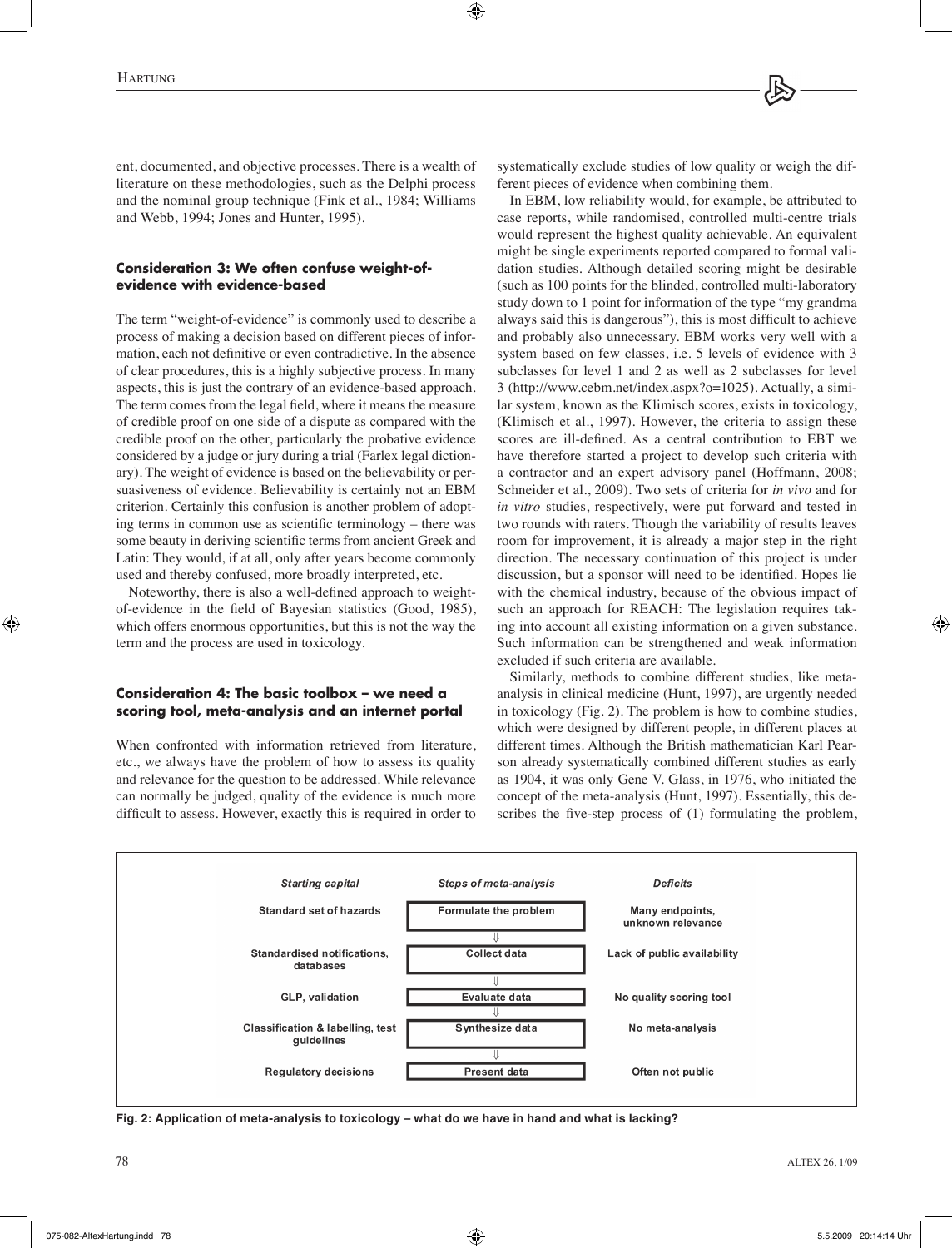(2) collecting the data, (3) evaluating the data as to validity and usability, (4) synthesizing the data, and (5) presenting the data.

For (3) scoring tools are typically applied. The synthesis of data (4) is usually done on the basis of probabilities. Here, odds-ratios are typically used: The odds ratio is a measure of effect size, describing the strength of association between two variables (e.g. drug and outcome). It is commonly interpreted as relative risk, i.e. a ratio of the probability of the event occurring in the exposed group versus the non-exposed group., e.g. treated *vs*. non-treated, treated with drug A vs. drug B, or of a person/ animal exposed to a toxin vs. non-exposed. It seems quite easy to adopt this to toxicological studies. Instead of a black/white result, i.e. having a certain hazard or not, we would need to work with probabilities, which means, in essence, expressing the uncertainty of our results. This is first of all the uncertainty of the method itself and then its combination with other methods and its performance in a study. While we do have some statistics with which we can describe the probability of an outcome of a single experiment to be true, we lack them for combinations of different experiments, to bring us to an overall conclusion.

Notably, meta-analysis does not always yield a result, but it often identifies which variable of different studies impacts on the uncertainty and thereby defines what to address in future studies to account for the differences.

In the end, EBM is a marriage of medicine with statistics. It aims to assign numbers (probabilities, odds ratios, effect sizes, significances) to relevant medical questions. Not every physician is ready to embrace this approach. They do not need to go as far as Benjamin Disraeli (1804-1881), who is known for the quote, "There are three kinds of lies: lies, damned lies and statistics." However, many consider the individual patient as not adequately reflected by means and averages from populationbased studies. This is a fundamental misunderstanding – general guidance must only be applied if there is no reason to deviate for a specific case. If there is additional information, we must take this into consideration. This will hold true for toxicology as much as it does for clinical medicine. Not all chemicals are equal, but a generalised evidence-base rule is more likely to be correct than assumptions, prejudice, and superstition.

The Cochrane Library (http://www.cochrane.org/) solves many of these problems for clinical medicine. Since 1996 (http://www.update-software.com/publications/Cochrane/history. pdf), systematic reviews (Mulrow, 1995), prepared and maintained by the Cochrane Collaboration (Dickersin and Manheimer, 1998; Dickersin et al., 2002), have been published in the Cochrane Library, along with bibliographic and quality-assessed material on the effects of healthcare interventions submitted by others. It consists of a regularly updated collection of evidencebased medicine databases, including the Cochrane Database of Systematic Reviews. This database includes systematic reviews of healthcare interventions that are produced and disseminated by the Cochrane Collaboration. The Cochrane Library is published on a quarterly basis and made available both on CD-ROM and the Internet. It is the best single source of reliable evidence about the effects of healthcare. The review abstracts are available free of charge, but the full text is unfortunately only available to subscribers.

As a first activity, we have commissioned a scoping study for an Internet portal (Kinsner-Ovaskainen, 2009). It aims to create a starting point for a platform to build up a library of structured/ systematic reviews and to organise EBT activities. The website www.ebtox.org was already set up for this and serves to inform on the initiative hosted by the Joint Research Centre. However, financing of the further development of the Internet portal will depend on safeguarding the respective funding. No organisation has so far taken on the responsibility of furthering this.

#### **Consideration 5: Retrospective validation is a type of EBT**

When confronted with the need to validate a large number of tests for the purposes of the  $7<sup>th</sup>$  amendment and REACH, we discussed opportunities to speed up processes and save resources without impairing the scientific rigour at ECVAM. One opportunity identified and then formalised in the modular approach to test validation (Hartung et al., 2004) was the introduction of retrospective validation. The idea was simple: Most tests entering validation have already been in use for a while – why do we not take into account all this information but start validation studies from scratch as if nothing were known? The term "retrospective" should distinguish this approach from prospective, new studies, borrowing terms from epidemiology and clinical study designs. In addition, we also suggested combining existing data with newly generated data to complete the information needs for validation.

The first and successful test case was the validation of the micronucleus test (Corvi et al., 2008; http://ecvam.jrc.it/publication/ESAC25\_statement\_MNT\_20061128\_C.pdf). Similar to a structured review, criteria for the inclusion and exclusion of existing studies were defined and then applied by the mutagenicity taskforce. Data from the remaining studies were combined, which sometimes required going back to raw data to apply the same data analysis. The success was striking: in only one and a half years and without any additional experimental studies the information needs for validation could be satisfied.

The approach has since then been applied to other areas, such as eye irritation. Data were again collated in a type of metaanalysis, and our colleagues from ICCVAM/NICEATM then attempted their analysis (http://iccvam.niehs.nih.gov/methods/ ocutox/ivocutox.htm). However, instead of using the increased power of combining studies, they decided on a single protocol and eliminated all data that were obtained with variants of the protocol. This is forgoing the advantage of meta-analysis, where minor variations with no impact on results are ignored (after they are properly checked). The recently completed reanalysis of the data in the sense of a true meta-analysis is an exciting perspective to broaden the use and acceptability of these methods. OECD acceptance for severe irritants is a big step forward these days, but especially the cosmetics industry needs accepted methods for mild irritants for the provisions of the  $7<sup>th</sup>$  amendment (Hartung, 2008c).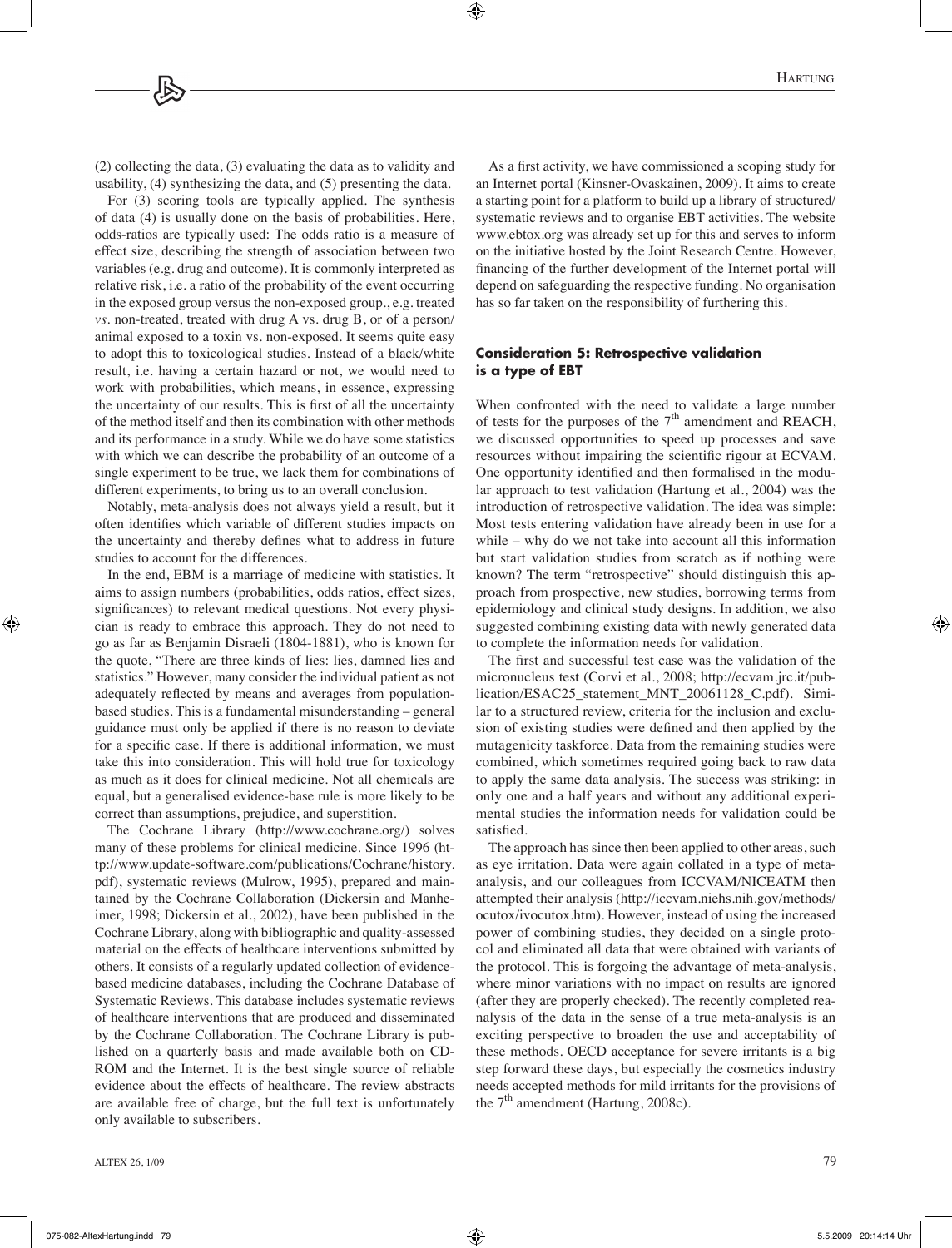# **Consideration 6: The problem of data availability**

There is a key difference between EBM and EBT: There is enormous pressure to publish results in clinical medicine, especially of clinical trials, where, for example, major journals have agreed on registration and data availability (http://www.icmje. org/clin\_trial.pdf). This is very different in toxicology, where we have little incentive for publication of regulatory test results (Hartung, 2008a): Data are considered proprietary, most are negative anyway – typically not very attractive for publication. REACH will make a lot of this information publicly available in the future – a leap ahead for the development of modelling approaches or the validation of alternative methods.

It is difficult to understand why this information is withheld at all. Should we not be entitled to know about possible health hazards of the chemicals we are exposed to? We might need a "freedom of information act on substances we are exposed to." The standard argument is that this is sensitive business information, but what makes it sensitive? Competitors can only use it when regulators accept the data source. Thus, if not intended by the respective legislation (mandatory data-sharing), control of abuse of public information is easy. Anyway, customers should have the right to know the basis for letting a product enter the market.

However, such considerations do not change the principal problem that a lot of extremely valuable knowledge on toxicity tests is not in the public domain. Thus, voluntary or legislative efforts to make data available will be critical to the success of EBT. The databases of the US National Toxicology Program (http://ntp-apps.niehs.nih.gov/ntp\_tox/index.cfm) and the US Library of Congress (ToxLine or ToxNet, http://toxnet.nlm.nih. gov/cgi-bin/sis/htmlgen?TOXLINE) are crucial for this, and there is no European match so far.

#### **Consideration 7: The more complex toxicology becomes, the more we need EBT**

Centralised evaluation of methods and the provision of objective tools become ever more important, since overlooking the field of toxicology is getting more and more difficult: More people, more (types of) substances, more health concerns, more methods, more legislation – who can keep track?

- More people: The large programmes like REACH are bringing a new generation of (often inexperienced) toxicologists into the process. No education scheme has foreseen that Europe will need several hundred toxicologists for the chemical agency, national regulatory agencies and industry.
- More (types of) substances: Not only existing chemicals are in the focus of REACH and other programmes, but the acceleration of chemical synthesis strategies or new types of products (biologicals, nanoparticles, genetically modified organisms, cell therapies, medical devices, etc.) broaden the scope of safety evaluations (Hartung and Koeter, 2008; Hartung and Leist, 2008; Leist et al., 2008).
- More health concerns: Research is constantly putting forward new possible health threats: endocrine disruption, respiratory

sensitisation, developmental neuro- and immunotoxicity, antigenicity, and viral safety of cell therapies.

- More methodologies: The life sciences are driven by technological developments, such as organotypic cell cultures, molecular biology, analytical chemistry, computer modelling, etc. They all offer promise for new approaches in regulatory toxicology but will require standardisation, validation, accumulation of experience and regulatory frameworks to interpret them. This becomes further complicated when old or new methodologies are integrated into testing strategies and when mechanistic toxicology is embraced.
- More legislation: Not only Europe is pushing for novel health and environmental safety regulations (food, pesticides, cosmetics, GMO, chemicals, drugs, etc.). In global economies, we have to keep track of developments in other relevant economic areas as well (Bottini et al., 2007; Bottini and Hartung, 2009).

Central, trustworthy evaluations of methods and approaches represent a key resource to counter this increasing complexity. EBT can therefore make a major contribution to the feasibility of programmes if it stays out of the political compromises, which, for example, limit the role of the OECD in promoting new scientific approaches. Scientific rigour and transparency are the benchmarks for becoming the repository of best evidence available for a given question.

#### **Consideration 8: EBT as the door opener to a new toxicology**

If, for a moment, we leave aside all the difficulties of attaining the new approaches, we should ask, why should it be easier to get these accepted in regulatory frameworks than it was for alternative methods of the past? They should undergo validation for sure, but here the problem starts: if we continue validating against current practices, we will not really move ahead (Hoffmann et al., 2008). We will add or, at best, replace a patch of the patchwork of toxicology. This does not allow us to overcome inherent limitations, since we define the methods of the past as our gold standards, which must be met.

The big risk is that, even when the usefulness of new approaches can be established, for example showing that certain substances missed or misclassified can suddenly be detected properly, the new methods will be considered to be valuable additional information, but not as substitution of the traditional approach. Certainly, for a while, methods will need to coexist, but this should be done with the clear understanding that after a certain time period a decision is going to be taken on whether to replace or not.

These are only a few of the challenges lying ahead (Hartung, 2009a). EBT holds much promise, but only if the shortcomings of current approaches are shown in a most objective way – ruling out any major doubt on the quality of the assessment – will we have a basis for validating against something else and substituting something better. We have discussed earlier in this series that there are psychological and economic forces at work, quite apart from the limitations of current approaches (Bottini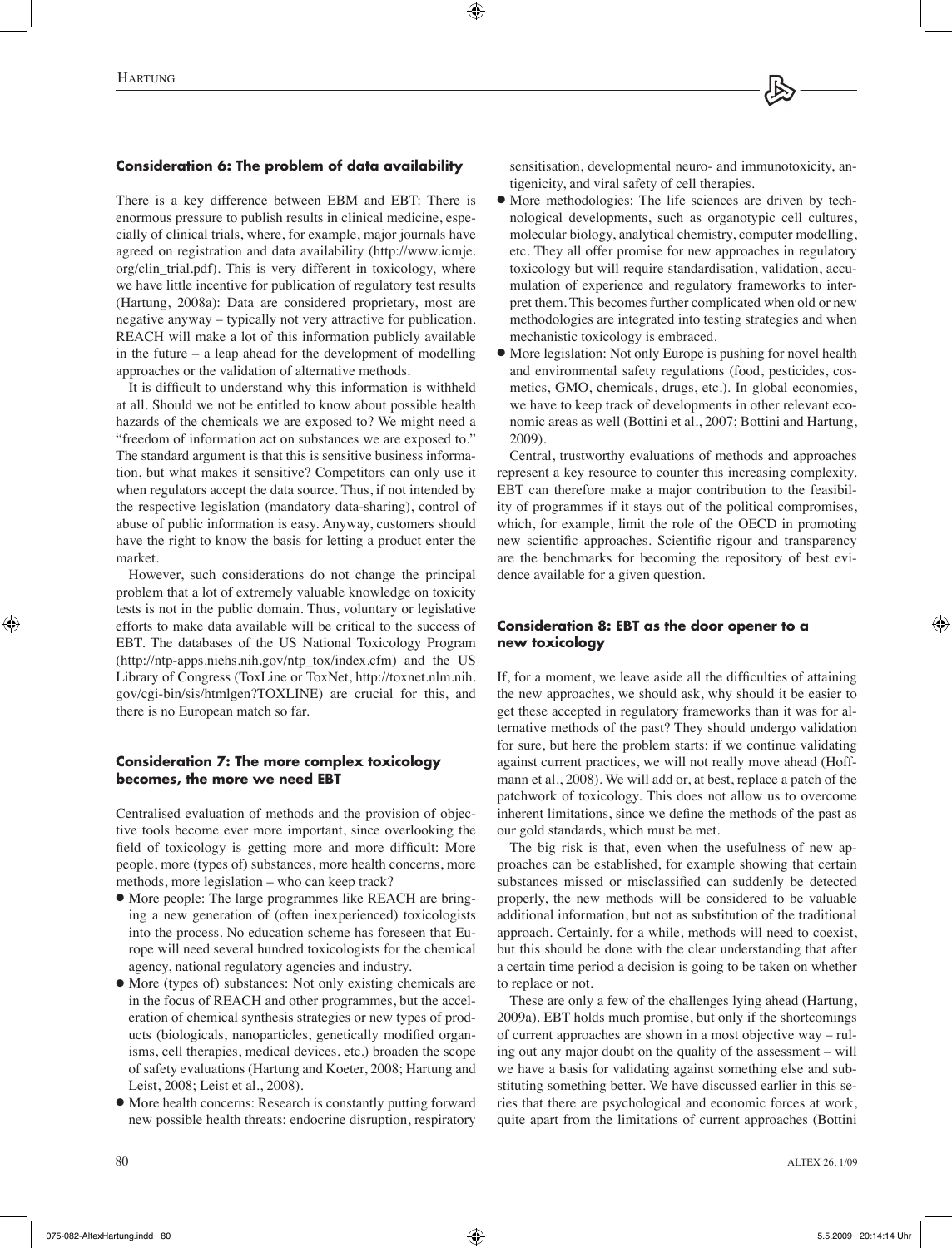and Hartung, 2009). The only non-disputable basis for change is sound science – the conceptual framework the different players have been trained on and are committed to.

#### **Consideration 9: How to gain a critical mass?**

The essential question for an open movement like EBT is whether a sufficiently high number of colleagues is willing to invest in the future. Only if a larger number of high quality studies are made available to attract further contributions, a portal that promises quality can develop and therefore be used. Something like Wikipedia<sup>2</sup>, but with quality control as the essential component, because this constitutes the appeal of EBT. And this is exactly the problem: quality has its price. It is essential that some sponsors be found right at the starting phase of such a project. This might then create a chain reaction. The recent creation of our Transatlantic Think Tank of Toxicology  $(t^4)$ , see ALTEX 4/2008, page 361), with the main goal of furthering high-quality studies such as systematic reviews, is a first but small step in this direction. We will have to show that we will be able to develop the quality assurance necessary to find acceptance by the scientific community without creating barriers for contributions.

We had a good start with the First International Forum Towards Evidence-Based Toxicology in Como, but one and a half years have passed since then, and we are only now publishing the proceedings (Griesinger et al., 2009). Nobody is to blame for this, considering all the restructuring within the main sponsor, ECVAM, but we have lost our momentum. Claudius Griesinger, Agnieszka Kinsner-Ovaskainen, and Sandra Coecke, the remaining members of the original EBT team, do their best to keep the ball rolling, but they need support from their hierarchy to maintain this key role for EBT. The initiative has been embraced by EuroTox, the SOT, and others. The EBT section in the journal Human and Experimental Toxicology, which already published the two initial papers (Guzelian et al., 2005; Hoffmann and Hartung, 2006), is a good start; a special issue of the journal Toxicology (co-edited by Claudius Griesinger and Alan Goldberg) is another. It will require a number of ambassadors to spread the idea. For sure, we at the new Doerenkamp-Zbinden Chair for Evidence-based Toxicology at Johns Hopkins University are committed to moving this idea ahead, to bringing in our accumulated experience with alternative methods, and to making a contribution to a real paradigm shift in toxicology. The fact that JHU also hosts the US Center of the Cochrane Collaboration, which helped with EBT from the start, is a big opportunity. The new toxicity testing strategy of US EPA published on 25 March 2009 (http://www.epa.gov/ osa/spc/toxicitytesting/, see also this issue of ALTEX, page 149) is the basis for a paradigm-shift in toxicology, and I hope that the understanding that we cannot create something new

without learning our lessons from the past will grow in our scientific field. "Those who cannot remember the past are condemned to repeat it" $3$  – this quote from George Santayana, a Spanish-born American author of the late nineteenth and early twentieth centuries, drives the point home.

#### **References**

- Bottini, A. A., Amcoff, P. and Hartung, T. (2007). Food for thought … on globalization of alternative methods. *ALTEX 24*, 255-261.
- Bottini, A. A. and Hartung, T. (2009). Food for thought … on economic mechanisms of animal testing. *ALTEX 26*, 3-16.
- Buckley, N. A. and Smith, A. J. (1996). Evidence-based medicine in toxicology: where is the evidence? *Lancet 347*, 1167- 1169.
- Claxton, L. D. (2007). A review of conflict of interest, competing interest, and bias for toxicologists. *Toxicol. Industr. Health 23*, 557-571.
- Corvi, R., Albertini, S., Hartung, T. et al. (2008). ECVAM Retrospective Validation of in vitro Micronucleus Test (MNT). *Mutagenesis 23*, 271-283.
- Dargan, P. I., Wallace, C. I. and Jones, A. L. (2002). An evidence based flowchart to guide the management of acute salicylate (aspirin) overdose. *Emerg. Med. J. 19*, 206-209.
- Dickersin, K., Manheimer, E., Wieland, S. et al. (2002). Development of the Cochrane Collaborations's central register of controlled clinical trials. *Evaluat. Health Professions 25*, 38-64.
- Dickersin, K. and Manheimer, E. (1998). The Cochrane Collaboration: evaluation of health care and services using systematic reviews of the results of randomized controlled trials. *Clin. Obest. Gunecol. 41*, 315-331.
- Dodes, J. E. (2001). The amalgam controversy an evidencebased analysis. *J. Am. Dent. Assoc. 132*, 348-356.
- Fink, A., Kosecoff, J., Chassin, M. and Brook, R. H. (1984). Consensus methods: characteristics and guidelines for use. *Am. J. Public Health 74*, 979-983.
- Good, I. J. (1985). Weight of evidence: a brief survey. Bayesian *Stat. 2*, 249-270.
- Greenhalgh, T. (2006). *How to read a paper the basics of evidence-based medicine*. 3rd edition. Oxford: Blackwell Publishing Ltd.
- Griesinger, C., Hoffmann, S., Kinsner-Ovaskainen, A. et al. (2009). Foundations of an Evidence-Based Toxicology. Proceedings of the First International Forum Towards Evidence-Based Toxicology. Conference Centre Spazio Villa Erba, Como, Italy. 15-18 October 2007. *Human Exp. Toxicol*. (in press).
- Guzelian, P. S., Victoroff, M. S., Halmes, N. C. et al. (2005). Evidence-based toxicology: a comprehensive framework for causation. *Human Exp. Toxicol. 24*, 161-201.

<sup>2</sup> Actually, toxipedia does exist (http://toxipedia.org/), but is not linked to principles of EBT.

<sup>3</sup> I also like the first part of the quote, which made less sense in our context: "History is a pack of lies about events that never happened told by people who weren't there."